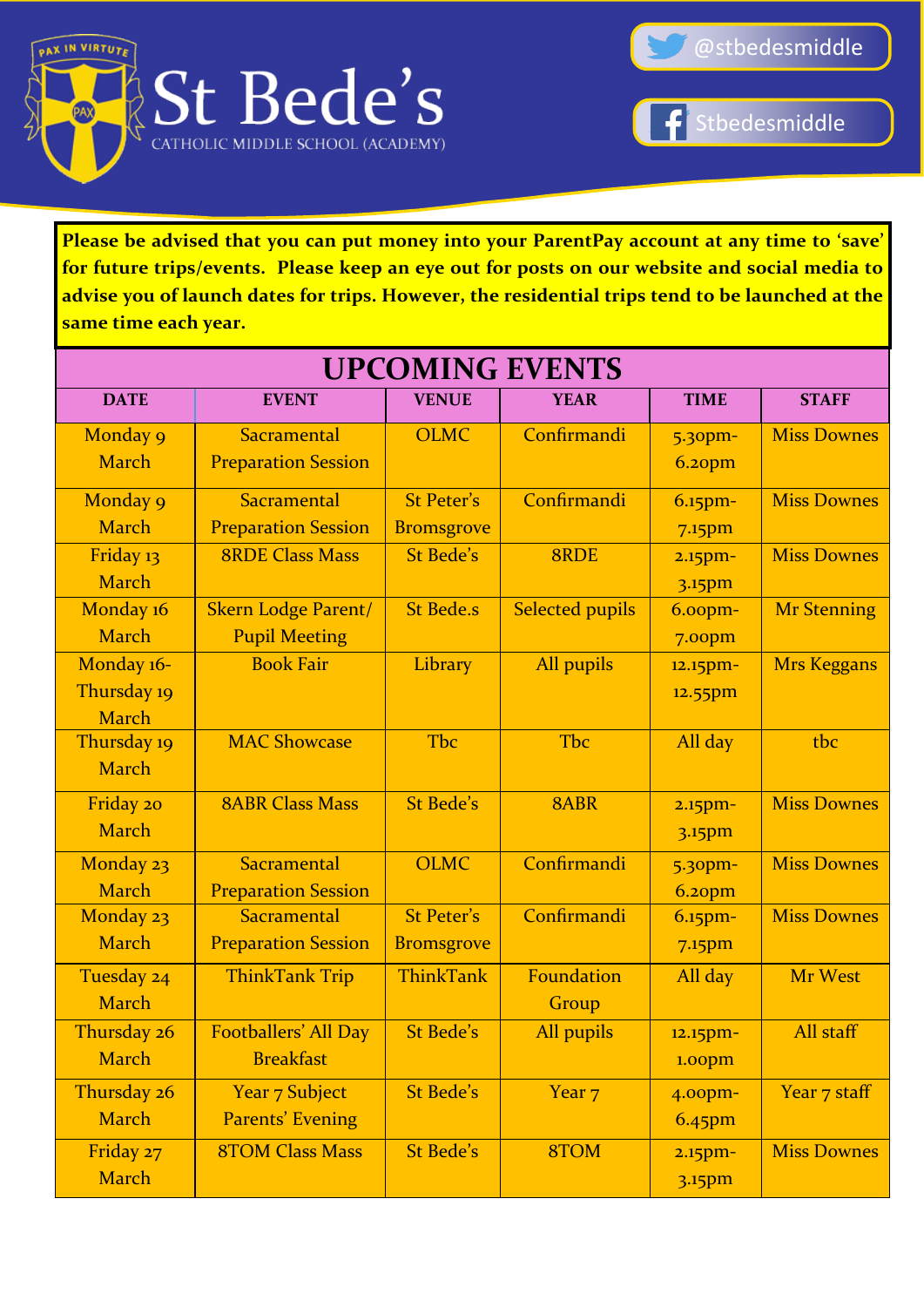

Stbedesmiddle

**Please be advised that you can put money into your ParentPay account at any time to 'save' for future trips/events. Please keep an eye out for posts on our website and social media to advise you of launch dates for trips. However, the residential trips tend to be launched at the same time each year.**

| <b>UPCOMING EVENTS</b> |                              |                    |                   |                    |                       |  |
|------------------------|------------------------------|--------------------|-------------------|--------------------|-----------------------|--|
| <b>DATE</b>            | <b>EVENT</b>                 | <b>VENUE</b>       | <b>YEAR</b>       | <b>TIME</b>        | <b>STAFF</b>          |  |
| Wednesday 1            | Lenten                       | <b>St Bede's</b>   | All years         | Tbc                | <b>Miss Downes</b>    |  |
| April                  | Reconciliation               |                    |                   |                    |                       |  |
|                        | <b>Services &amp;</b>        |                    |                   |                    |                       |  |
|                        | <b>Reflections</b>           |                    |                   |                    |                       |  |
| Thursday 2             | <b>SMVSC Day</b>             | St Bede's          | All years         | All day            | All staff             |  |
| April                  |                              |                    |                   |                    |                       |  |
| Thursday 2             | <b>Easter Lunch</b>          | <b>St Bede's</b>   | All years         | 12.15pm-           | All staff             |  |
| April                  |                              |                    |                   | 1.00pm             |                       |  |
| Wednesday 1            | <b>KS2 Easter Disco</b>      | <b>St Bede's</b>   | Year $5/6$        | 5.00 <sub>pm</sub> | <b>Selected staff</b> |  |
| April                  |                              |                    |                   | 6.30 <sub>pm</sub> |                       |  |
| Wednesday 1            | KS <sub>3</sub> Easter Disco | <b>St Bede's</b>   | Year $7/8$        | 7.00 <sub>pm</sub> | <b>Selected staff</b> |  |
| April                  |                              |                    |                   | <b>8.30pm</b>      |                       |  |
| <b>Friday 3 April</b>  | <b>CAFOD Walk</b>            | <b>Arrow</b>       | All years         | Tba                | All staff             |  |
|                        |                              | <b>Valley Lake</b> |                   |                    |                       |  |
| Friday 3 April         | <b>8SEV Class Mass</b>       | <b>St Bede's</b>   | 8SEV              | $2.15$ pm-         | <b>Miss Downes</b>    |  |
|                        |                              |                    |                   | 3.15pm             |                       |  |
| Monday 20              | Sacramental                  | <b>OLMC</b>        | Confirmandi       | 5.30 <sub>pm</sub> | <b>Miss Downes</b>    |  |
| April                  | <b>Preparation Session</b>   |                    |                   | $6.2$ opm          |                       |  |
| Monday 20              | Sacramental                  | <b>St Peter's</b>  | Confirmandi       | $6.15$ pm-         | <b>Miss Downes</b>    |  |
| April                  | <b>Preparation Session</b>   | <b>Bromsgrove</b>  |                   | $7.15$ pm          |                       |  |
| Friday 24 April        | <b>8JSE Class Mass</b>       | <b>St Bede's</b>   | 8JSE              | $2.15$ pm-         | <b>Miss Downes</b>    |  |
|                        |                              |                    |                   | 3.15pm             |                       |  |
| Monday 27              | French Trip 2020             | France             | Year <sub>7</sub> | <b>All week</b>    | Mr                    |  |
| <b>April to Friday</b> |                              |                    |                   |                    | Dickinson             |  |
| 1 May                  |                              |                    |                   |                    |                       |  |
| Monday 27              | <b>Skern Lodge Trip</b>      | <b>Skern</b>       | Year 8            | <b>All week</b>    | <b>Mr Stenning</b>    |  |
| <b>April to Friday</b> | 2020                         | Lodge              |                   |                    |                       |  |
| 1 May                  |                              |                    |                   |                    |                       |  |
| Tuesday 28             | <b>Heights and Weights</b>   | <b>St Bede's</b>   | Year 6 pupils     | 1.30pm-            | <b>Mrs Melsom</b>     |  |
| April                  |                              |                    |                   | 3.00pm             |                       |  |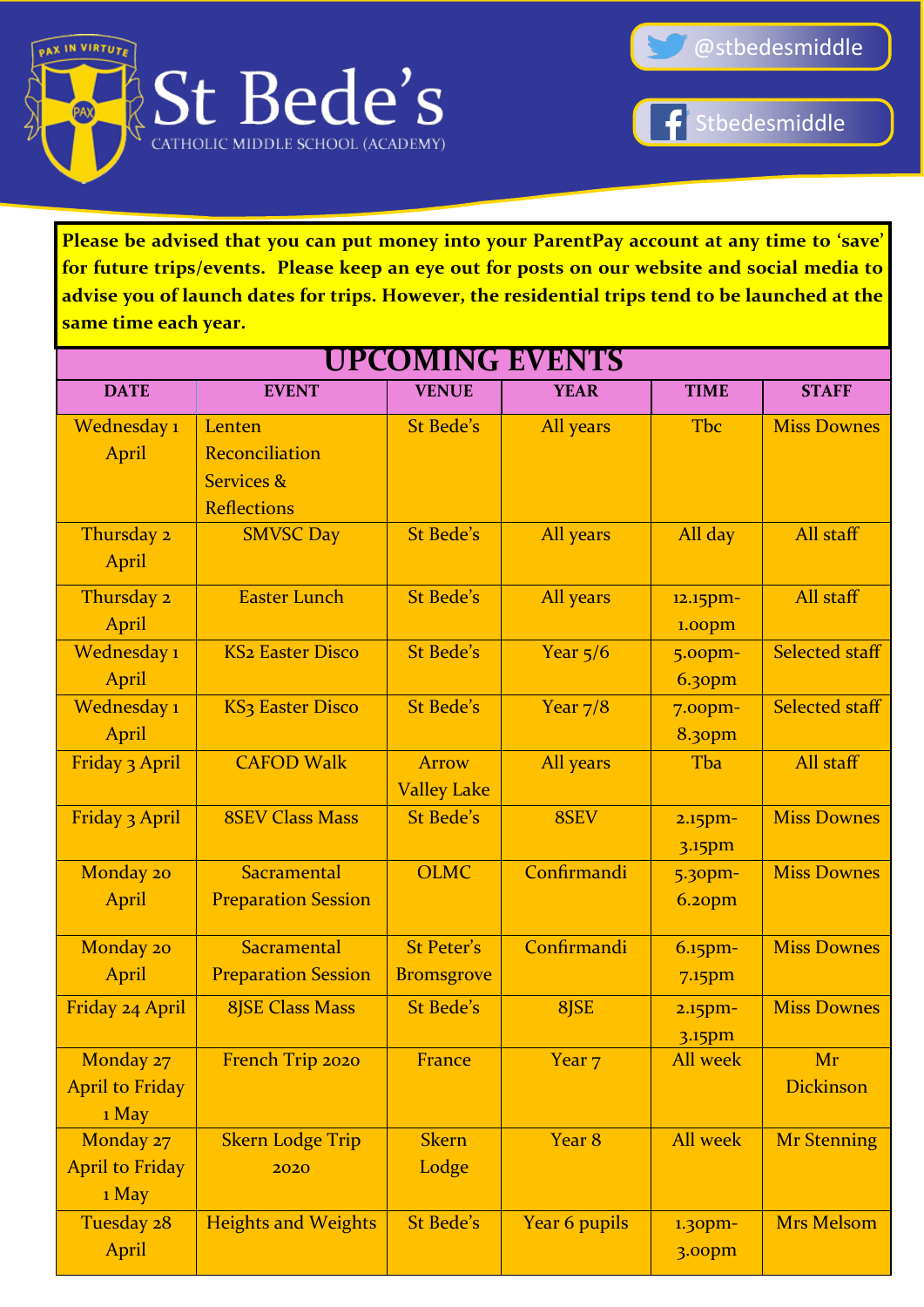



 $\left| \mathbf{f} \right|$ Stbedesmiddle

| <b>UPCOMING EVENTS</b>     |                                                         |                                        |                                 |                                     |                        |
|----------------------------|---------------------------------------------------------|----------------------------------------|---------------------------------|-------------------------------------|------------------------|
| <b>DATE</b>                | <b>EVENT</b>                                            | <b>VENUE</b>                           | <b>YEAR</b>                     | <b>TIME</b>                         | <b>STAFF</b>           |
| Thursday 7<br><b>May</b>   | <b>Prayer Leaders' Mass</b>                             | St Bede's                              | <b>Selected pupils</b>          | $2.15$ pm-<br>3.15pm                | <b>Miss Downes</b>     |
| Monday 18 May              | <b>SMVSC Day</b>                                        | St Bede's                              | All years                       | All day                             | All staff              |
| Monday 18 May              | Sacramental<br><b>Preparation Session</b>               | <b>OLMC</b>                            | Confirmandi                     | 5.30 <sub>pm</sub><br>$6.2$ opm     | <b>Miss Downes</b>     |
| Monday 18 May              | Sacramental<br><b>Preparation Session</b>               | <b>St Peter's</b><br><b>Bromsgrove</b> | Confirmandi                     | $6.15$ pm $-$<br>7.15 <sub>pm</sub> | <b>Miss Downes</b>     |
| Tuesday 19<br><b>May</b>   | <b>St Bede's Got Talent</b>                             | St Bede's                              | <b>Selected pupils</b>          | Tba                                 | <b>Selected staff</b>  |
| Wednesday 20<br><b>May</b> | <b>Mental Health Day</b>                                | St Bede's                              | All years                       | All day                             | All staff              |
| Thursday 21<br><b>May</b>  | <b>KS2 Ascension Day</b><br><b>Mass</b>                 | <b>OLMC</b><br>Church                  | Year $5/6$                      | 9.30am-<br>10.30am                  | <b>Miss Downes</b>     |
| Thursday 21<br><b>May</b>  | <b>KS3 Ascension Day</b><br><b>Mass</b>                 | <b>OLMC</b><br>Church                  | Year $7/8$                      | 11.00am-<br>12.00pm                 | <b>Miss Downes</b>     |
| Friday 22 May              | <b>St Bede's Feast Day</b><br><b>Mass</b>               | <b>Sports Hall</b>                     | All years                       | $11.00$ am-<br>12.00pm              | <b>Miss Downes</b>     |
| Friday 22 May              | <b>Fish &amp; Chips Takeout</b><br><b>Style</b>         | <b>St Bede's</b>                       | All pupils                      | 12.15pm-<br>1.00pm                  | All staff              |
| Friday 22 May              | Year 3/4 Sports<br><b>Activities</b>                    | <b>Sports Hall</b>                     | Year $3/4$                      | 1.00 <sub>pm</sub><br>3.30pm        | <b>Mr Stenning</b>     |
| Monday 1 June              | <b>Retreat Day</b>                                      | <b>St Chads</b>                        | <b>St Bede's</b><br>Confirmandi | All day                             | <b>Miss Downes</b>     |
| Wednesday 3<br>June        | <b>Singers' Trip to The</b><br><b>Royal Albert Hall</b> | Royal<br><b>Albert Hall</b>            | <b>Singers</b>                  | All day                             | <b>Mrs</b><br>Eastwood |
| Friday 5 June              | <b>Student leadership</b><br><b>Mass</b>                | <b>St Bede's</b>                       | <b>Selected pupils</b>          | $2.15$ pm-<br>3.15pm                | <b>Miss Downes</b>     |
| Tuesday 9<br>June          | Liddington<br><b>Information Evening</b>                | <b>St Bede's</b>                       | <b>Selected</b><br>parents      | 6.00 <sub>pm</sub><br>7.00pm        | <b>Mr Bailey</b>       |
| Tuesday 9 June             | <b>Year 6 Safeside Trip</b>                             | <b>Safeside</b>                        | Year 6                          | All day                             | <b>Mrs Melsom</b>      |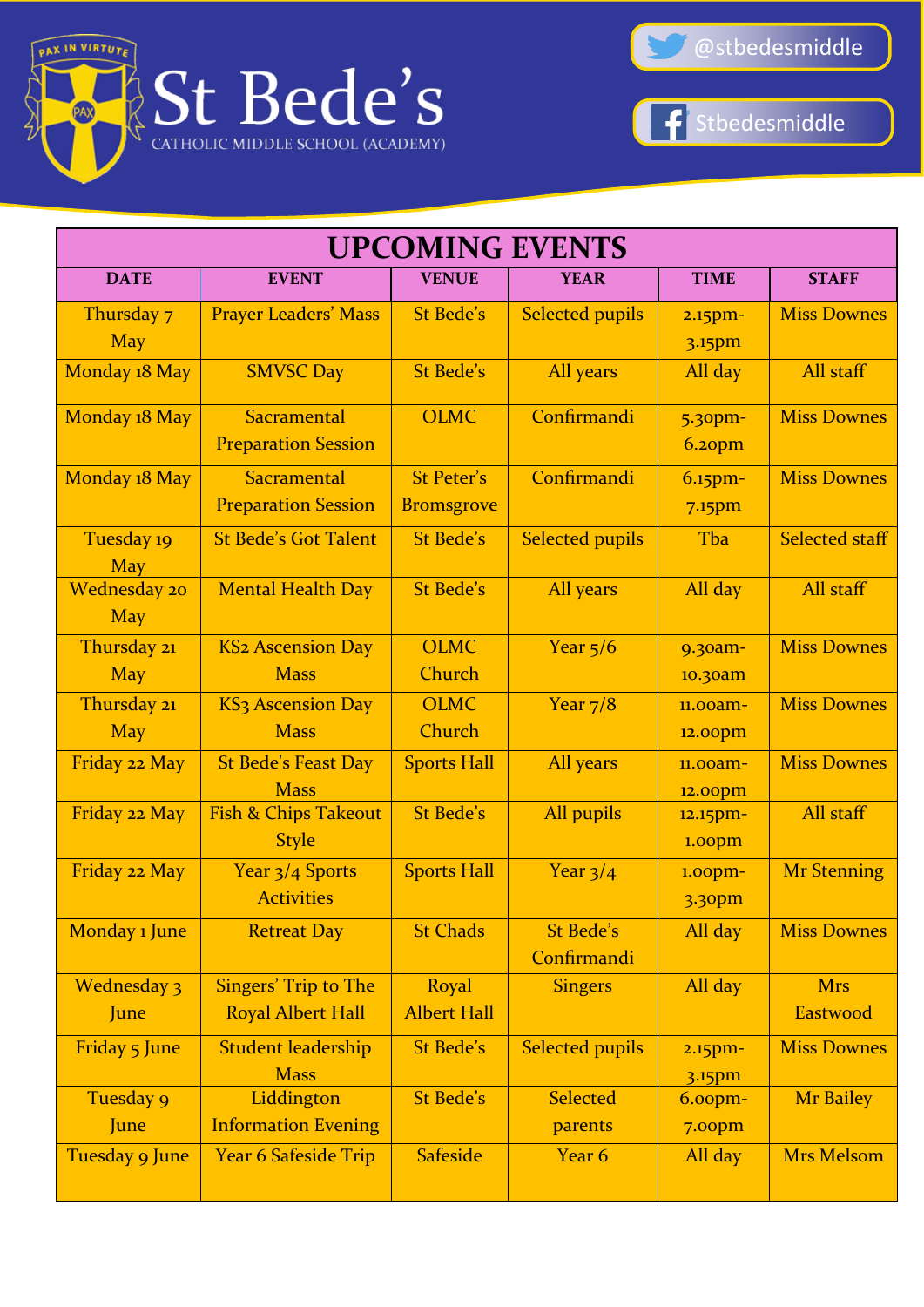



 $\left| \mathbf{f} \right|$ Stbedesmiddle

| <b>UPCOMING EVENTS</b>             |                                                                  |                          |                        |                       |                                 |  |
|------------------------------------|------------------------------------------------------------------|--------------------------|------------------------|-----------------------|---------------------------------|--|
| <b>DATE</b>                        | <b>EVENT</b>                                                     | <b>VENUE</b>             | <b>YEAR</b>            | <b>TIME</b>           | <b>STAFF</b>                    |  |
| Wednesday 10<br>June               | <b>Year 6 Safeside Trip</b>                                      | <b>Safeside</b>          | Year 6                 | All day               | <b>Mrs Melsom</b>               |  |
| Thursday 11 June                   | <b>Year 6 Safeside Trip</b>                                      | <b>Safeside</b>          | Year 6                 | All day               | <b>Mrs Melsom</b>               |  |
| Friday 12 June                     | KS3 Athletics (1 of 2<br>dates)                                  |                          | Year $7/8$             |                       | <b>Mr Stenning</b>              |  |
| Friday 12 June                     | Mini Vinnie's<br><b>Thanksgiving Mass</b>                        | <b>St Bede's</b>         | Mini Vinnie's          | $2.15$ pm-<br>3.15pm  | <b>Miss Downes</b>              |  |
| Tuesday 16 June                    | <b>Schools Gotta Sing</b>                                        | Palace<br><b>Theatre</b> | <b>Selected pupils</b> | 5.30pm-<br>9.00pm     | <b>Mrs</b><br><b>Strickland</b> |  |
| Friday 19 June                     | <b>KS2 Most Sacred</b><br><b>Heart of Jesus</b>                  | <b>OLMC</b><br>Church    | Year $5/6$             | $9.30$ am-<br>10.30am | <b>Miss Downes</b>              |  |
| Friday 19 June                     | KS <sub>3</sub> Most Sacred<br><b>Heart of Jesus</b>             | <b>OLMC</b><br>Church    | Year $7/8$             | 11.00am-<br>12.00pm   | <b>Miss Downes</b>              |  |
| Friday 19 June                     | <b>KS3 District Athletics</b><br>Competition                     | Abbey<br>Stadium         | <b>Selected pupils</b> | 12.30pm-<br>5.00pm    | <b>Selected staff</b>           |  |
| Friday 26 June                     | <b>Altar Servers' Mass</b>                                       | <b>St Bede's</b>         | <b>Selected pupils</b> | $2.15$ pm-<br>3.15pm  | <b>Miss Downes</b>              |  |
| Friday 26 June                     | Ks3 Athletics (2 of 2<br>dates)                                  |                          | Year $7/8$             |                       | <b>Mr Stenning</b>              |  |
| Monday 29<br>June-Friday 3<br>July | Liddington Trip 2020<br><b>PLEASE NOTE DATE</b><br><b>CHANGE</b> | Liddington               | Year 6                 | <b>All week</b>       | <b>Mr Bailey</b>                |  |
| Friday 3 July                      | <b>PROVISIONAL</b><br><b>KS2 Athletics</b>                       |                          | Year $5/6$             | Tba                   | <b>Mr Stenning</b>              |  |
| Tuesday 7 July                     | <b>School Production</b>                                         | <b>St Bede's</b>         | <b>Selected pupils</b> | 6.00pm                | <b>Selected staff</b>           |  |
| <b>Wednesday 8</b><br>July         | <b>Discover Arts Day</b>                                         | <b>St Bede's</b>         | All years              | All day               | All staff                       |  |
| Friday 10 July                     | <b>KS2 District</b><br><b>Athletics</b><br>Competition           | Abbey<br><b>Stadium</b>  | <b>Selected pupils</b> | 12.30pm-<br>5.00pm    | <b>Selected staff</b>           |  |
| Monday 13<br>July                  | KS <sub>3</sub> Sports Day                                       | <b>St Bede's</b>         | Year $7/8$             | All day               | Year 7/8 staff                  |  |
| Monday 13<br>July                  | <b>Year 5 Warwick</b><br><b>Castle Trip</b>                      | Cadbury<br>World         | Year <sub>5</sub>      | All day               | Year 5 staff                    |  |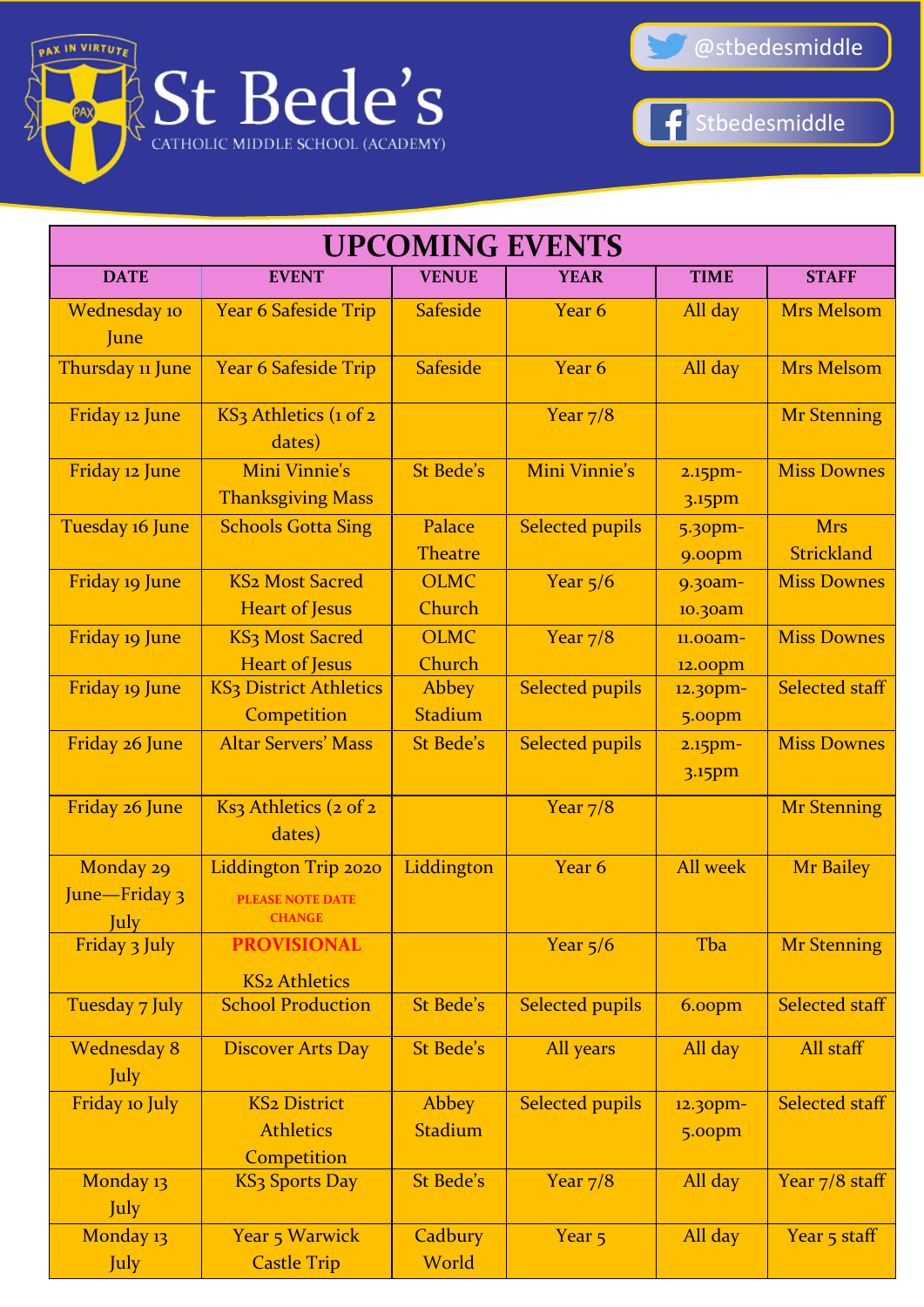



| <b>UPCOMING EVENTS</b>             |                                             |                                          |                              |                              |              |  |
|------------------------------------|---------------------------------------------|------------------------------------------|------------------------------|------------------------------|--------------|--|
| <b>DATE</b>                        | <b>EVENT</b>                                | <b>VENUE</b>                             | <b>YEAR</b>                  | <b>TIME</b>                  | <b>STAFF</b> |  |
| Tuesday 14<br>July                 | <b>Year 6 Compton</b><br><b>Verney Trip</b> | <b>Black</b><br>Country<br><b>Museum</b> | Year <sub>6</sub>            | All day                      | Year 6 staff |  |
| Tuesday 14<br>July                 | Year 7 Film<br>Afternoon                    | <b>St Bede's</b>                         | Year <sub>7</sub>            | Pm                           | Year 7 staff |  |
| Tuesday 14<br><b>July</b>          | <b>Year 8 Drayton</b><br><b>Manor Trip</b>  | <b>Drayton</b><br><b>Manor</b>           | Year 8                       | All day                      | Year 8 staff |  |
| <b>Wednesday 15</b><br>July        | <b>Year 6 Awards</b>                        | <b>St Bede's</b>                         | Year <sub>6</sub>            | Am                           | Year 6 staff |  |
| Wednesday 15<br>July               | Year 5 Film<br>Afternoon                    | <b>St Bede's</b>                         | Year <sub>5</sub>            | Pm                           | Year 5 staff |  |
| <b>Wednesday 15</b><br><b>July</b> | <b>Year 7 Awards</b>                        | St Bede's                                | Year <sub>7</sub>            | Pm                           | Year 7 staff |  |
| Thursday 16<br><b>July</b>         | Year 7 trip                                 | Tba                                      | Year <sub>7</sub>            | All day                      | Year 7 staff |  |
| Thursday 16<br>July                | <b>Year 5 Awards</b>                        | <b>St Bede's</b>                         | Year <sub>5</sub>            | Pm                           | Year 5 staff |  |
| Thursday 16<br><b>July</b>         | Year 6 Film<br>Afternoon                    | <b>St Bede's</b>                         | Year 6                       | Pm                           | Year 6 staff |  |
| Thursday 16<br>July                | Year 8 Film<br>Afternoon                    | <b>St Bede's</b>                         | Year <sub>8</sub>            | <b>PM</b>                    | Year 8 staff |  |
| Thursday 16<br>July                | <b>Year 8 Leavers' Disco</b>                | <b>St Bede's</b>                         | Year 8                       | 7.00 <sub>pm</sub><br>9.00pm | Year 8 staff |  |
| Thursday 16<br>July                | Year 8 Leavers' Disco                       | <b>St Bede's</b>                         | Year 8                       | 7.00 <sub>pm</sub><br>9.00pm | Year 8 staff |  |
| Friday 17 July                     | <b>Year 8 Awards</b>                        | <b>St Bede's</b>                         | Year 8                       | <b>PM</b>                    | Year 8 staff |  |
| Monday 20<br><b>July</b>           | <b>Inset Day 6</b>                          | <b>St Bede's</b>                         | All years                    | All day                      | All staff    |  |
| Tuesday 1<br><b>September</b>      | <b>Inset Day 1</b>                          | St Bede's                                | School open to<br>staff only | All day                      | All staff    |  |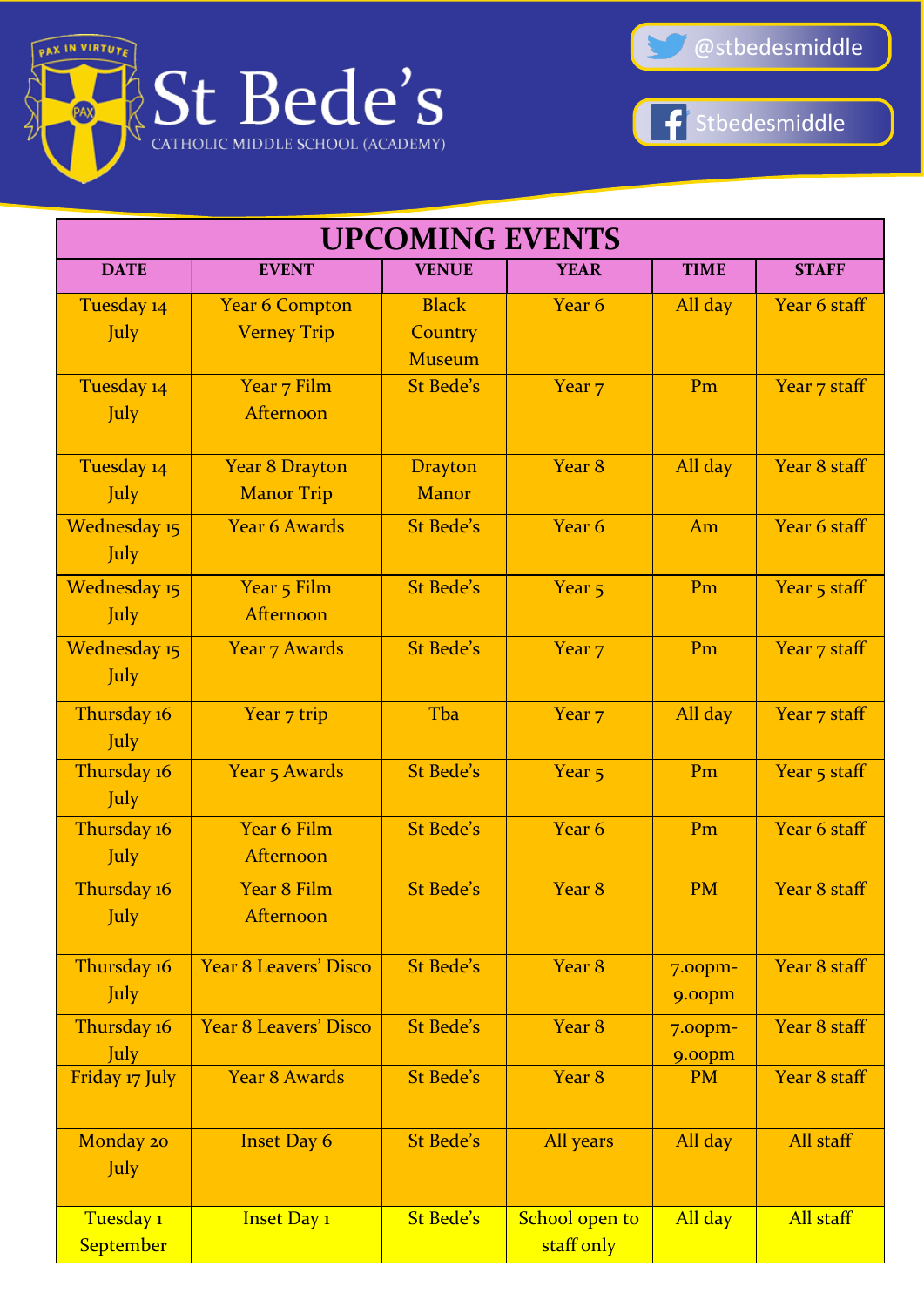



| <b>UPCOMING EVENTS</b>         |                             |                  |                      |                    |                    |  |
|--------------------------------|-----------------------------|------------------|----------------------|--------------------|--------------------|--|
| <b>DATE</b>                    | <b>EVENT</b>                | <b>VENUE</b>     | <b>YEAR</b>          | <b>TIME</b>        | <b>STAFF</b>       |  |
| Wednesday 2                    | <b>Pupils Start New</b>     | St Bede's        | All pupils           | All day            | All staff          |  |
| <b>September</b>               | <b>Academic Year</b>        |                  |                      |                    |                    |  |
| Tuesday 20                     | <b>Open Evening</b>         | <b>St Bede's</b> | <b>Incoming</b>      | 5.30 <sub>pm</sub> | All staff          |  |
| October                        |                             |                  | pupils               | 7.00 <sub>pm</sub> |                    |  |
| Thursday 22                    | Pupils break up for         | St Bede's        | All pupils           | 3.30pm             | All staff          |  |
| October                        | October Half Term           |                  |                      |                    |                    |  |
| Friday 23                      | <b>Inset Day 2</b>          | <b>St Bede's</b> | School open to       | All day            | All staff          |  |
| October                        |                             |                  | staff only           |                    |                    |  |
| Monday 26 to                   | October Half Term           | <b>St Bede's</b> | <b>School Closed</b> | <b>All week</b>    | All staff          |  |
| Friday 30                      |                             |                  |                      |                    |                    |  |
| October                        |                             |                  |                      |                    |                    |  |
| Monday 30                      | <b>Book Fair</b>            | St Bede's        | All years            | All day            | <b>Mrs Keggans</b> |  |
| November -                     |                             |                  |                      |                    |                    |  |
| Thursday 3                     |                             |                  |                      |                    |                    |  |
| <b>December</b>                |                             |                  |                      |                    |                    |  |
| Monday 30                      | <b>Christmas Nativity</b>   | <b>St Bede's</b> | All welcome          | 4.00pm-            | <b>Mrs</b>         |  |
| <b>November</b>                | and Fayre                   |                  |                      | 5.00pm             | Eastwood           |  |
| Thursday 17                    | <b>School Breaks Up for</b> | <b>St Bede's</b> | All years            | 3.30pm             | All staff          |  |
| <b>December</b>                | Christmas                   |                  |                      |                    |                    |  |
| 2021                           | 2021                        | 2021             | 2021                 | 2021               | 2021               |  |
| Monday <sub>4</sub><br>January | <b>INSET Day 3</b>          | <b>St Bede's</b> | All years            | All day            | All staff          |  |
| Tuesday 5                      | <b>School Re-Opens</b>      | <b>St Bede's</b> | All years            | 8.50am             | All staff          |  |
| <b>January</b>                 | <b>After Christmas</b>      |                  |                      |                    |                    |  |
|                                | <b>Break</b>                |                  |                      |                    |                    |  |
| Friday 12                      | <b>Break Up for</b>         | St Bede's        | All years            | 3.30pm             | All staff          |  |
| February                       | <b>February Half Term</b>   |                  |                      |                    |                    |  |
| Monday 15 to                   | <b>February Half Term</b>   | St Bede's        | All years            | <b>All week</b>    | All staff          |  |
| Friday 19                      |                             |                  |                      |                    |                    |  |
| February                       |                             |                  |                      |                    |                    |  |
|                                |                             |                  |                      |                    |                    |  |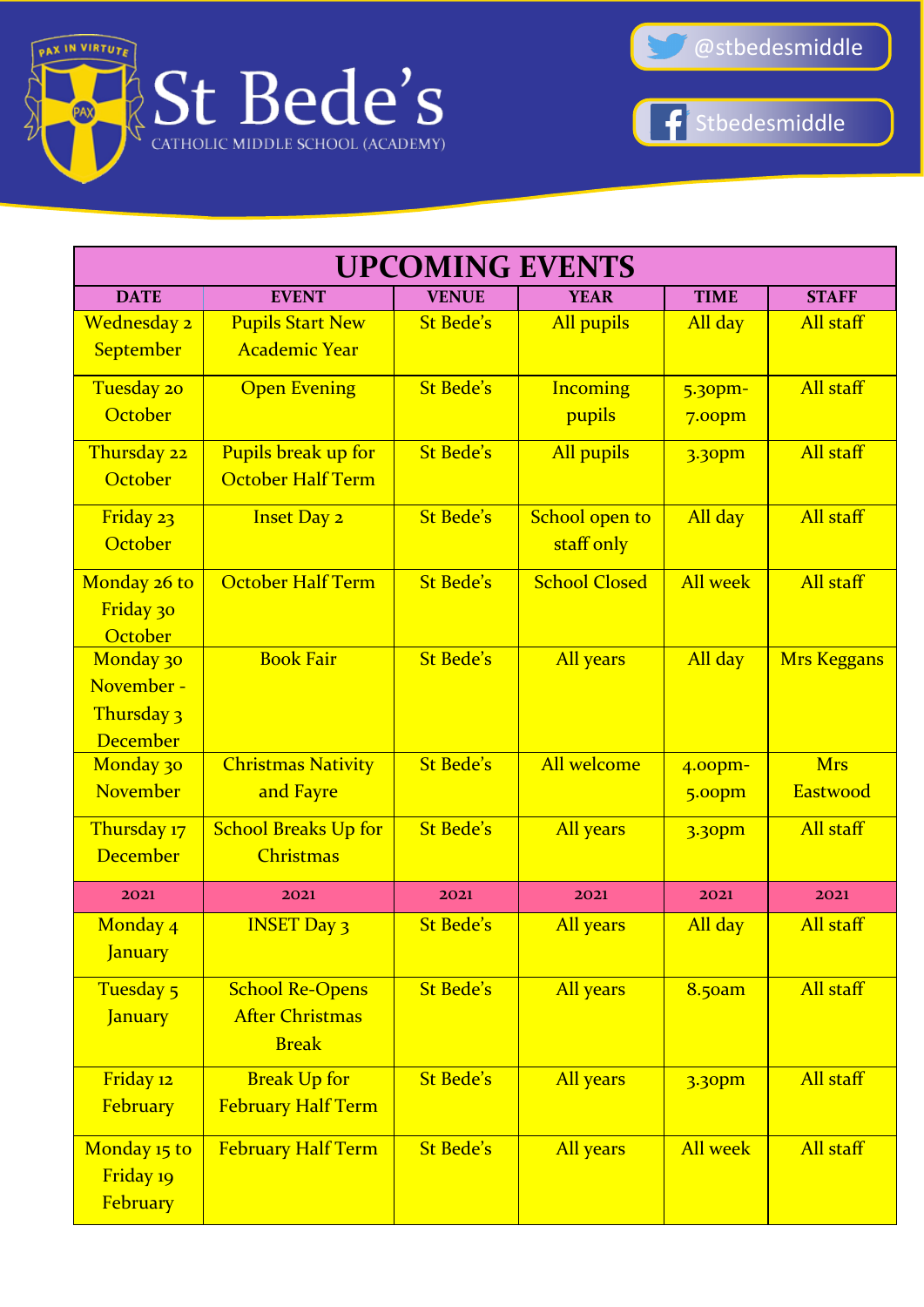



| <b>UPCOMING EVENTS</b>                           |                                               |                    |                   |                 |                    |  |
|--------------------------------------------------|-----------------------------------------------|--------------------|-------------------|-----------------|--------------------|--|
| <b>DATE</b>                                      | <b>EVENT</b>                                  | <b>VENUE</b>       | <b>YEAR</b>       | <b>TIME</b>     | <b>STAFF</b>       |  |
| Wednesday 31<br><b>March</b>                     | <b>Break Up for Easter</b>                    | St Bede's          | All years         | 3.30pm          | All staff          |  |
| Thursday 1<br><b>April to</b><br>Friday 16 April | <b>Easter Holidays</b>                        | <b>St Bede's</b>   | All years         | <b>All week</b> | All staff          |  |
| Monday 26-<br>Friday 30<br>February              | <b>Provisional Skern</b><br><b>Lodge Trip</b> | <b>Skern Lodge</b> | Year 8            | <b>All week</b> | <b>Mr Stenning</b> |  |
| Monday 3<br><b>May</b>                           | <b>May Day</b>                                | St Bede's          | All years         | All day         | All staff          |  |
| Monday 10 to<br>Friday 14 May                    | <b>SATs Week</b>                              | St Bede's          | Year <sub>6</sub> | <b>All week</b> | Year 6 staff       |  |
| Friday 28 May                                    | <b>Break Up for May</b><br><b>Half Term</b>   | St Bede's          | All years         | 3.30pm          | All staff          |  |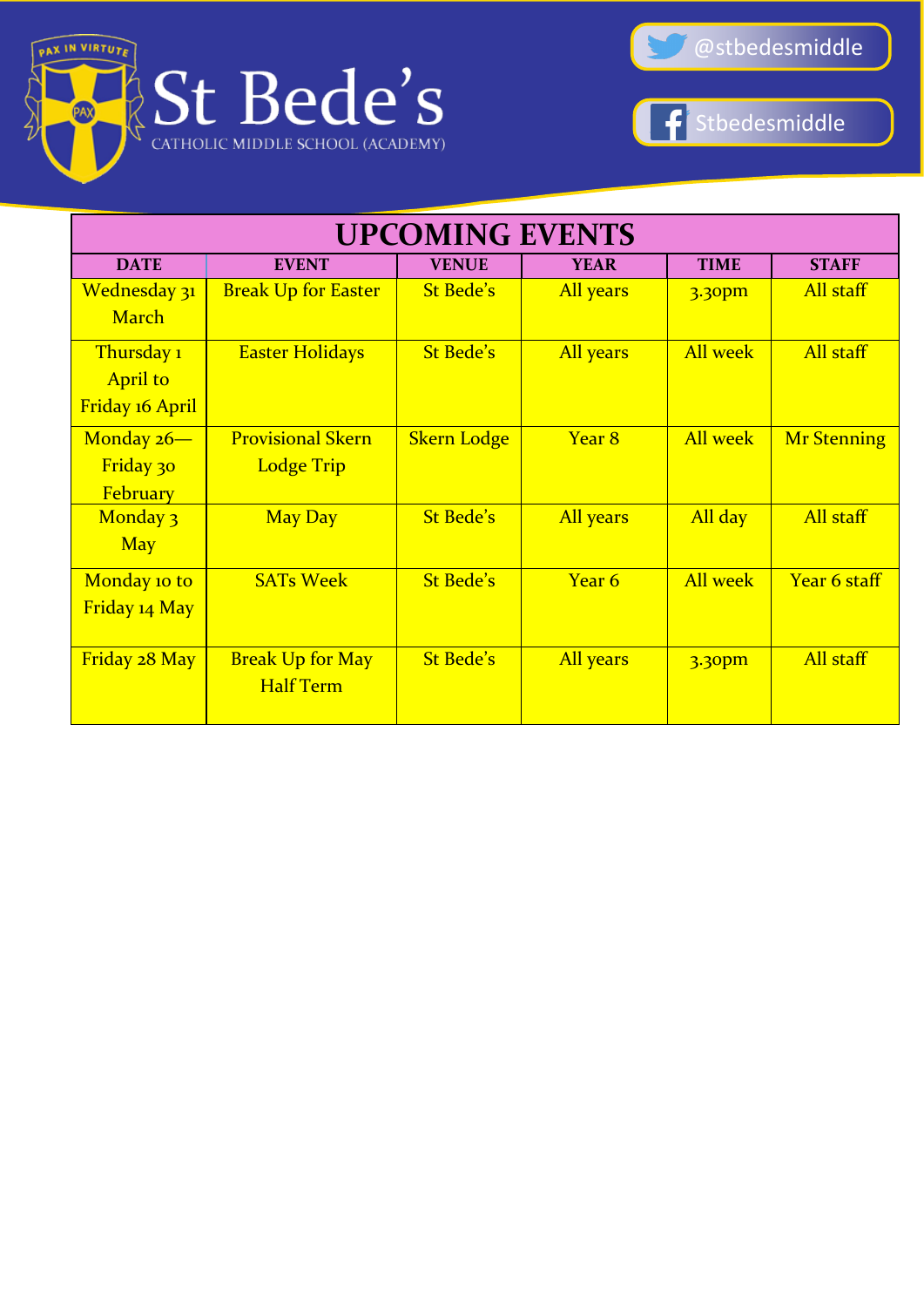



| <b>UPCOMING EVENTS</b> |                                                                            |  |  |  |  |  |  |  |  |
|------------------------|----------------------------------------------------------------------------|--|--|--|--|--|--|--|--|
| <b>DATE</b>            | <b>TIME</b><br><b>STAFF</b><br><b>VENUE</b><br><b>YEAR</b><br><b>EVENT</b> |  |  |  |  |  |  |  |  |
|                        |                                                                            |  |  |  |  |  |  |  |  |
|                        |                                                                            |  |  |  |  |  |  |  |  |
|                        |                                                                            |  |  |  |  |  |  |  |  |
|                        |                                                                            |  |  |  |  |  |  |  |  |
|                        |                                                                            |  |  |  |  |  |  |  |  |
|                        |                                                                            |  |  |  |  |  |  |  |  |
|                        |                                                                            |  |  |  |  |  |  |  |  |
|                        |                                                                            |  |  |  |  |  |  |  |  |
|                        |                                                                            |  |  |  |  |  |  |  |  |